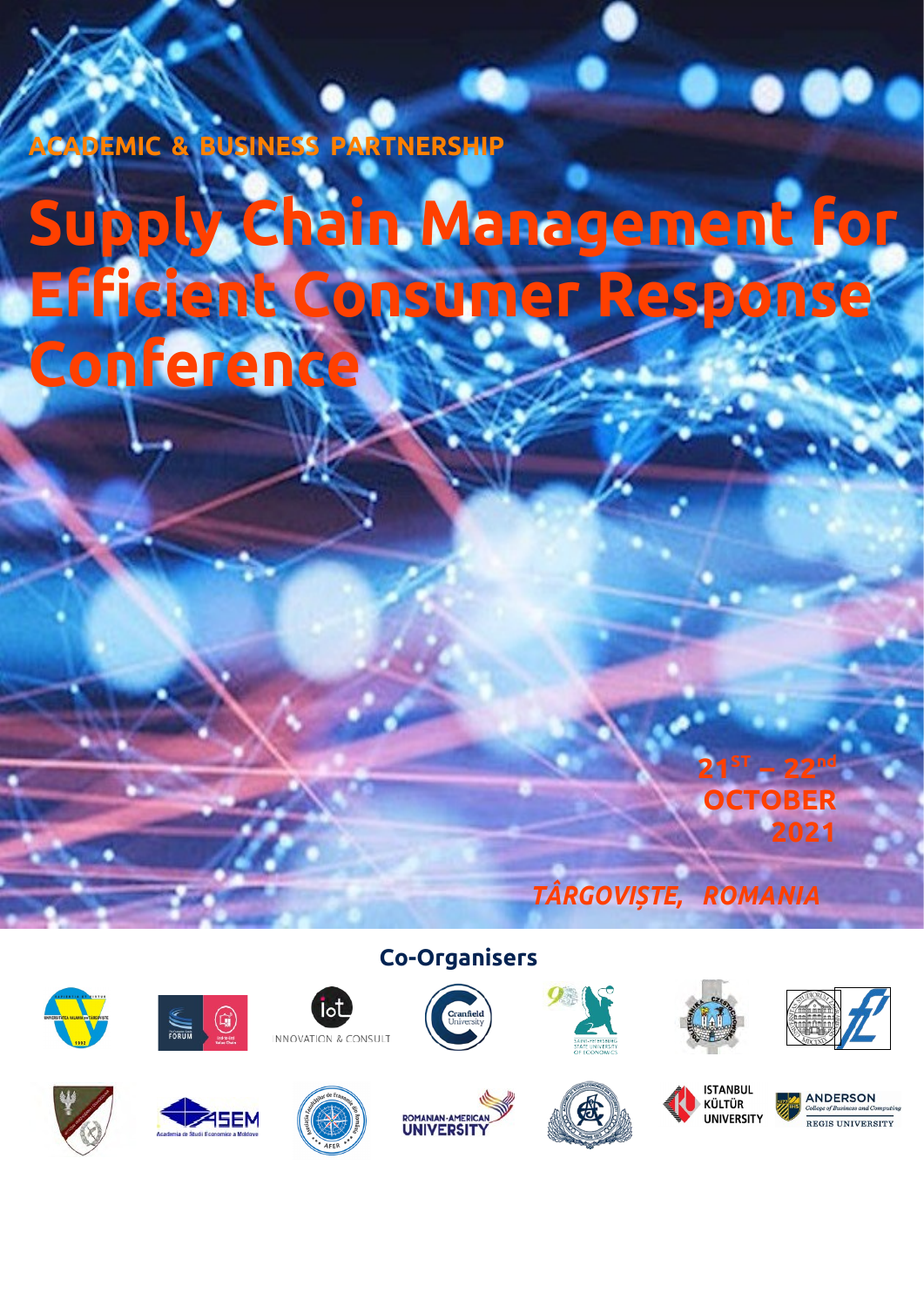**Academics, researchers, consultants and practitioners are invited to participate in this exciting online/live conference:**

## **Building supply and demand network resilience through digital transformation**

#### **Call for Papers**

The upcoming **2021 Supply Chain Management for Efficient Consumer Response Conference** will address a number of topics around these new challenges, and is now opening a call for papers.

Those interested in submitting papers can address, but are not restricted to, one of the following topics:

- 1. **The Supply Chain Revolution/Transformation**
- 2. **The revolution of Data Science for Supply Chain Management**
- 3. **Sustainable Supply Chain in a Pandemic: New Opportunities and Challenges in the Digital Environment**
- 4. **The Development of Technologies and Innovation**
- 5. **Empowerment and Engagement Future Leadership in Digital Revolution**
- 6. **Digital Supply Chain and Consumer Engagement**
- 7. **Demand Chain Management Empowered by Consumer Engagement.**
- 8. **Recovery and Resilience: Managing Risk and Disruptions**
- 9. **Direct to Consumer (D2C) Technologies**
- 10. **The Big Challenges by BEV (Battery Electric Vehicle) or FCEV (Fuel Cell Electric Vehicle) Technologies for New Modal Transportation in SC**

**CONTACT :**

11. **Empowering Shoppers, Consumers and Users for Readiness in New Technologies**

Abstracts should be submitted in English and a maximum of 300 words (minimum 100 words), accompanied by five to eight key words. This should be accompanied by the form described in the attached template. The deadline for submissions is 27st September 2021. Once your abstract has been approved, additional information will be provided about how to turn you abstract into a complete article. Deadline for articles to be submitted by 15th October 2021.

During the event, your presentations should be in PowerPoint format, be between 20-25 slides and should last around 25 minutes, with five minutes at the end for Q&A. Presentations should be live, but can be in person at the event or delivered remotely.

*How new technologies inmidth a pandemic era enable consumers to embrace digitization and enhance the resilience of supply & demand networks*

**Prof. VIRGIL POPA Ph.D.**

email: [scm4ecr@yahoo.com](mailto:scm4ecr@yahoo.com)

0721/219320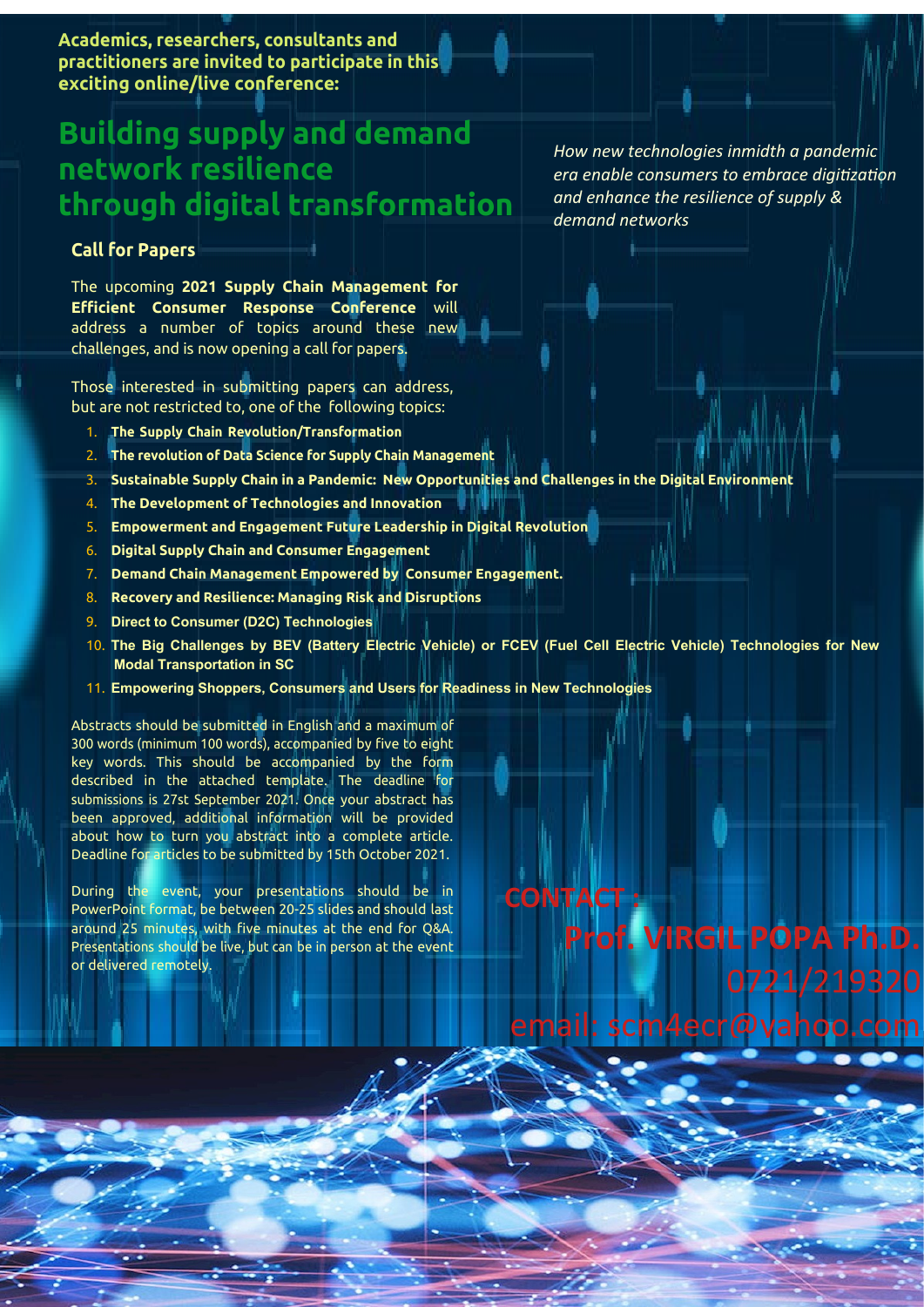## **Building supply and demand network resilience through digital transformation**

#### **CONFERENCE PROCEEDINGS**

**The participation fee,** for the 2021 SCM 4 ECR Conference, **is FREE** for those attending in person and includes attendance, lunch and publicatin in the magazine: **SCM Journal.**

The scientific papers should be oriented toward best managerial practices. On the second day of the Conference, we will also hold a section dedicated to Ph. D., students and master's students in a special Master and Doctoral Workshop. Under the guidance of an academic, they can propose articles – Work-in-Progress (WIP) and the best of them will be rewarded.

The papers, in an extended form, will be published in **Supply Chain Management Journal** [\(www.scm](http://www.scm-journal.com/)[journal.com](http://www.scm-journal.com/), Copernicus Data Base, DOAJ), the single specialised academic magazine in SCM and Logistics, in Romania.

Further information regarding the direct/live transmission we be made available at last 2 days in advanced of the conference.

#### **HOSTS & ORGANISERS**

The Conference will be chaired by **Professor VIRGIL POPA Ph.D.,** Valahia University of Târgovişte, Romania, and co-hosted by **RUEDIGER HAGEDORN**, End-to-End (E2E) Value Chain Director, The Consumer Goods Forum.

The event organiser is **The SCM-ECR Laboratory** - The Faculty of Economic Sciences from Valahia University of Târgovişte, and special partner The Consumer Goods Forum - E2E Value Chain.

*How new technologies inmidth a pandemic era enable consumers to embrace digitization and enhance the resilience of supply & demand networks*

#### **CONFERENCE CO-CHAIRS**

- Dr. GERD WOLFRAM, IoT Innovation & Consult (Cologne, Germany)
- Professor CĂLIN PETRICĂ VEGHEȘ, Ph.D. (Bucharest University of Economic Studies, Romania)
- Professor COSTEL ILIUŢĂ NEGRICEA Ph. D. Hab. (Romanian-American University, Bucharest, Romania)
- Academician Professor GRIGORE BELOSTECINIC Ph. D. Hab.(The Academy of Economic Studies of Moldova, Chisinău)
- Professor MICHAEL BOURLAKIS Ph. D. (Cranfield University, England)
- Professor OLGA KHOL Ph.D. (Saint-Petersburg State Economic University, Rusia)
- Associate Prof. BORNA ABRAMOVIC Ph.D. (University of Zagreb, Croatia)
- Associate Prof. MARTA STAROSTKA-PATYK Ph. D. Hab. (Czestochowa University of Technology, Poland)
- Col. Associate Prof. TOMASZ JAŁOWIEC Ph. D. (War Studies University, Poland)
- Assoc. Prof. GOKHAN KIRBAC, Ph. D. (Istanbul Kültür University, Turkey)
- Associate prof. ED LINDOO*,* Ph. D. (Regis University, Denver, Colorado, USA)